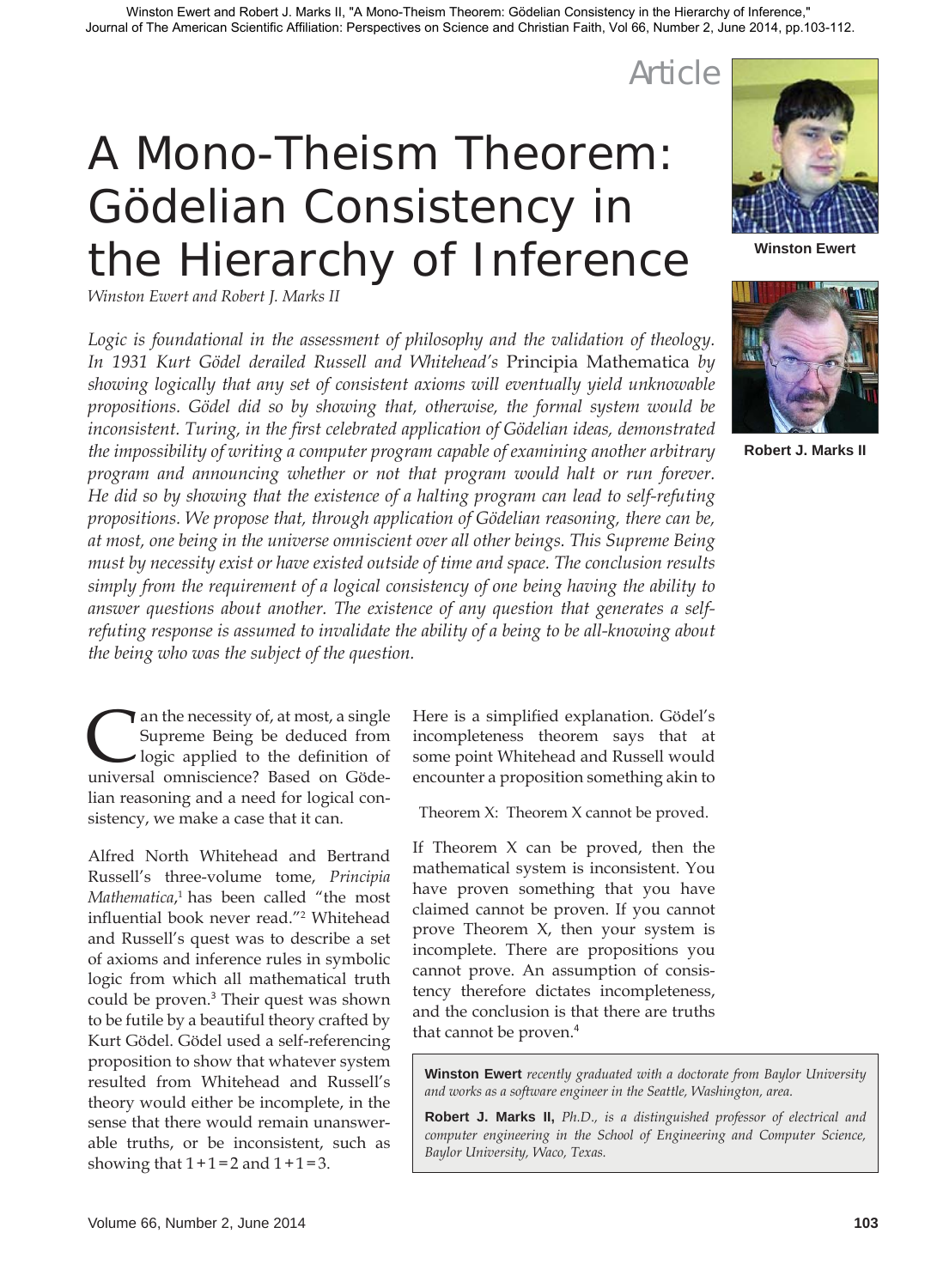# *A Mono-Theism Theorem: Gödelian Consistency in the Hierarchy of Inference*

### Strange Loops

Theorem X is an example of a self-refuting statement, the most famous of which is the paradox spoken by the Cretan Epimenides.<sup>5</sup> We paraphrase:

"Everything I say is a lie."

If true, then Epimenides has just told a lie; in which case, he is telling the truth. But if he is telling the truth, he just lied. Self-reference has created an unresolvable contradiction.

Hofstadter refers to such recursive flip-flops in logic as "strange loops" and notes their occurrence in drawings and music.<sup>6</sup> The art of M.C. Escher shows ever-ascending staircases that seem to magically loop to the bottom of the stairs with no appearance of descending. In music, the downward Shepard-Risset glissando seems to ever decrease in pitch while, in reality, the music is a repetitive strange loop akin to Escher's looping stairs.<sup>7</sup> Likewise, there are rhythms that seem ever to accelerate while, in reality, the beats per second remain the same.<sup>8</sup>

Strange loops do not exist in reality. Ascending stairs that repeatedly loop back to the base of the stairs are not possible. Escher's art is an optical illusion. A musical pitch that decreases forever also does not exist. The Shepard-Risset glissando is an audio illusion.

In mathematics, Penrose points out that Theorem X in context is not a strange loop.<sup>9</sup> If the originating foundational axioms are consistent, Theorem X is, rather, true: a truth that cannot be proven on the foundation of the axioms on which the theory is built. Gregory Chaitin, a father of algorithmic information theory, takes us even further. There are things that are true, like Theorem X, which can be proved not to be provable. Chaitin says that most truths cannot be proven from foundational axioms. Most things, rather, are true simply because they are true.<sup>10</sup>

### More on Cretans or Moron Cretans?

What of Cretans who only tell lies? Can they exist? Here is the reality. If a man walks into my office and proclaims, "Everything I say is a lie!" I would not spend time logically analyzing him. If I were not a psychiatrist interested in curing his mental disease, I would feel that this wacko was wasting my time.

The Apostle Paul confirms the dishonesty of Cretans when he refers to Epimenides and writes,

"One of themselves, a prophet of their own, said, 'Cretans are always liars …' This testimony is true" (Titus 1:12–13a, edited).

There are no strange loops here.

- 1. Since Paul is not a Cretan, there is no self reference and therefore no ambiguity nor contradiction in his statement.
- 2. Saying "Cretans are always liars" is not the same as saying "Everything a Cretan says is a lie." Paul is simply saying that Cretans are not to be trusted. Sometimes they lie and sometimes they do not. Curiously, a strange loop only occurs if a Cretan says something like "Everything I say is a lie," and you trust him!

# Strange Loops in Reality

The bottom line is this: Requiring the universe to be logically consistent requires the avoidance of all universal strange loops.

Contradictions arising from self-reference at first can appear to be nothing more than recreational word play. But the contradictions can be, in fact, deadly serious. Alan Turing, the father of computer science, used Gödelian self-reference to prove the *halting problem*: It is not possible to write a computer program that can examine any arbitrary computer program to see whether the program will eventually stop or run forever.<sup>11</sup> Turing proved the halting problem by assuming that a halting program existed and by submitting the augmented halting program for analysis to another copy of the halting program. In Turing's analysis, the halting program is therefore examining a version of itself. The unresolvable contradictions arising from such an exercise reveal that halting programs cannot be written. Today the halting problem is part of most undergraduate computer science curricula.

Halting programs do not exist in reality because they invoke a strange loop, and strange loops do not exist in reality. Omniscience, though, is not constrained by strange loops within a closed system. Certainly an omniscient God can tell us whether or not any computer program will halt. A computer cannot.

# Gödelian Omniscience

We are now ready to begin development of our main result: Gödelian reasoning applied to omni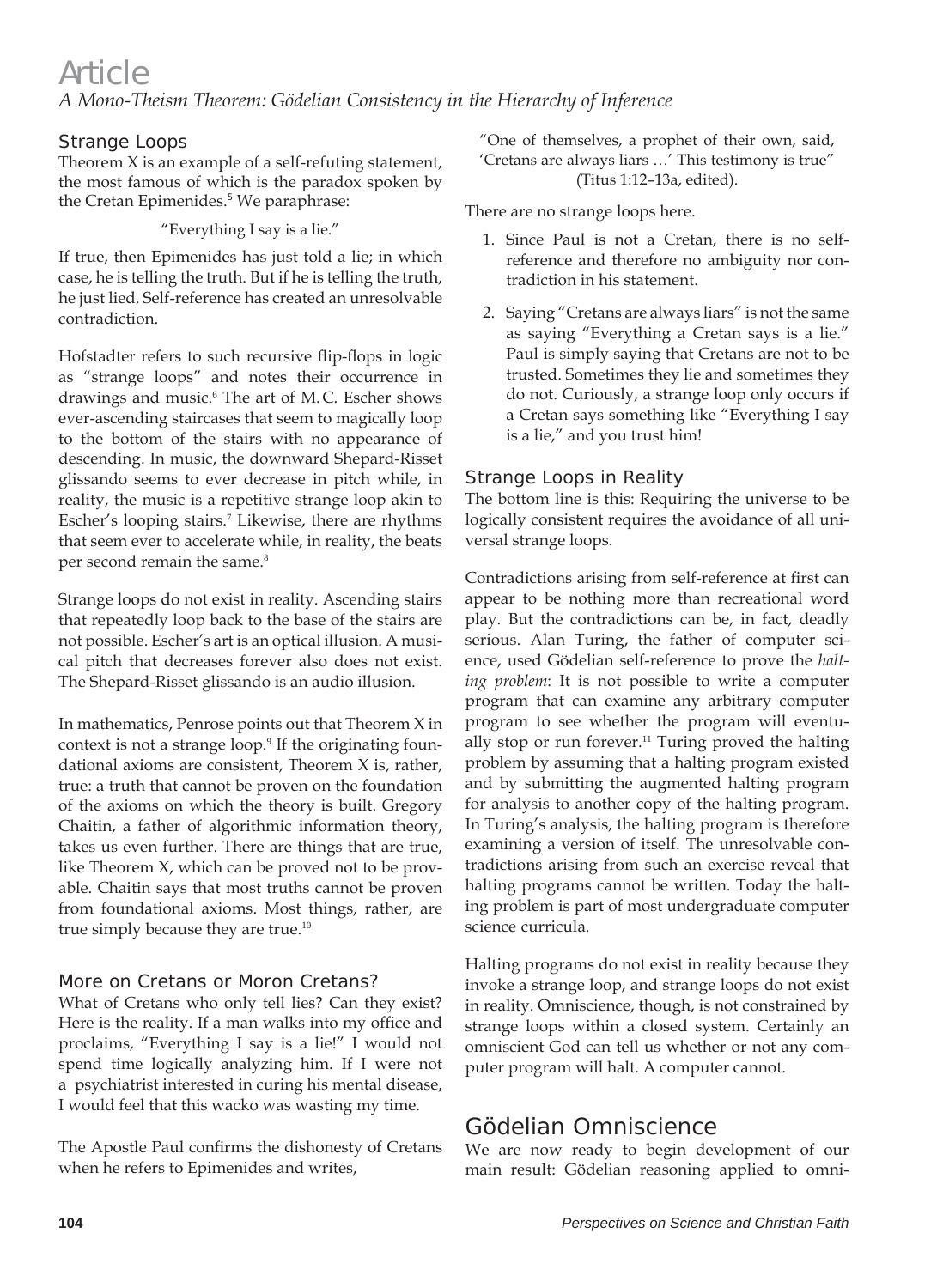science implies that there can be but one being who is omniscient over all others. By necessity, this being must exist or have existed external to time and space. The basics of the idea are from an intriguing paper by Wolpert.<sup>12</sup>

#### Unanswerable Questions

Prophets of the Old Testament were infallible. They conversed with God and were able to accurately forecast events. If a prophet was shown to give false prophesy, the prophet was executed by stoning. To reach retirement, career prophets could therefore make no falsifiable prophesies. Close to the idea of a prophet is an *oracle*. Like prophets, oracles can predict the future. Prophets basically work for free. Oracles, on the other hand, are typically thought of as sources of truth that require payment. Ask an oracle a question, slip him a twenty dollar bill, and you get an answer. More generally, an oracle is a device or entity that performs observation, prediction, or recollection. A more formal name for the oracle is a *physical inference device*. 13

Oracles are all-knowing (omniscient) in certain areas of knowledge. By omniscient, we mean that the oracle is able to answer any question accurately. In principle, we could consider an oracle which knows the answer, but is unable to communicate it. However, we do not consider that to be true full omniscience. We use the terms *inference device* and *oracle* (subse quently, the term *node*) interchangeably. Individuals (or beings) involved with prophecy will be called *agents*. An agent may or may not be an oracle. The God of the Bible is certainly greater than a prophet or an oracle. But we can agree that anything done by an oracle or a prophet can be done by God.

Let's introduce the idea of a *binary oracle*. You can ask the binary oracle any "yes" or "no" question, and the oracle will respond with either a "yes" or a "no" answer. Attention is restricted to oracles that make prophecies about another agent. Questions proposed to an oracle are restricted. We will exclude *subjective questions* such as "Will Agent 89 be more beautiful than Agent 86 tomorrow?" Answers that are a matter of opinion rather than fact have no place in being laid at the feet of an oracle. There are also many *stupid questions* such as "Will Agent 23 ever weigh more than love?" or "Is Agent 007 leafy?" Stupid questions are usually based on faulty presuppositions. Love does not have mass, and people are not "leafy."

Gödel based his transformative theory on strange loops emerging from self-reference. So let's ask a binary oracle named Bob a simple statement about himself:

Question 1 to Bob: *Will you respond "yes" to this question?*

There are only two answers Bob can give: "yes" and "no." If Bob says "yes," his single response serves two purposes. First, "yes" is Bob's next response. Second, it is an answer to Question 1. Since both are "yes," Question 1 has been answered clearly and without ambiguity. A response of "no" is also a good answer.

Here is another question for Bob that is even more curious.

Question 2 to Bob: *Will you respond "no" to this question?*

Note that Question 2 is neither subjective nor stupid. Let's look at the two responses Bob can give and the logical consequences of each. If Bob says "yes," his next response is "yes" even though he is also saying his next response will be "no." We have an unresolvable contradiction. We also get a contradiction when Bob says "no." His response is "no" even though he said it would not be. We have a strange loop.

What are we to make of Question 2? Since the question is neither stupid nor subjective, we need to create a new category. Let's call such questions *unanswerable*. Unanswerable questions expose a limitation of the binary oracle. Bob has limited power. There are some questions he is unable to answer while maintaining consistency. Note that while Bob cannot answer the question, at least in principle another agent could. Using another agent removes self-reference.

There are statements about God that look as if they land in the category of unanswerable. Consider the statement:

"With God all things are possible" (Matthew 19:36b).

If true, then it is possible for God to create something impossible for God to do! Have we discovered a limitation to God through this strange loop?

No, there is no inconsistency. There is, rather, incomplete context in the statement. Scripture reveals that God cannot do, or more properly chooses not to do,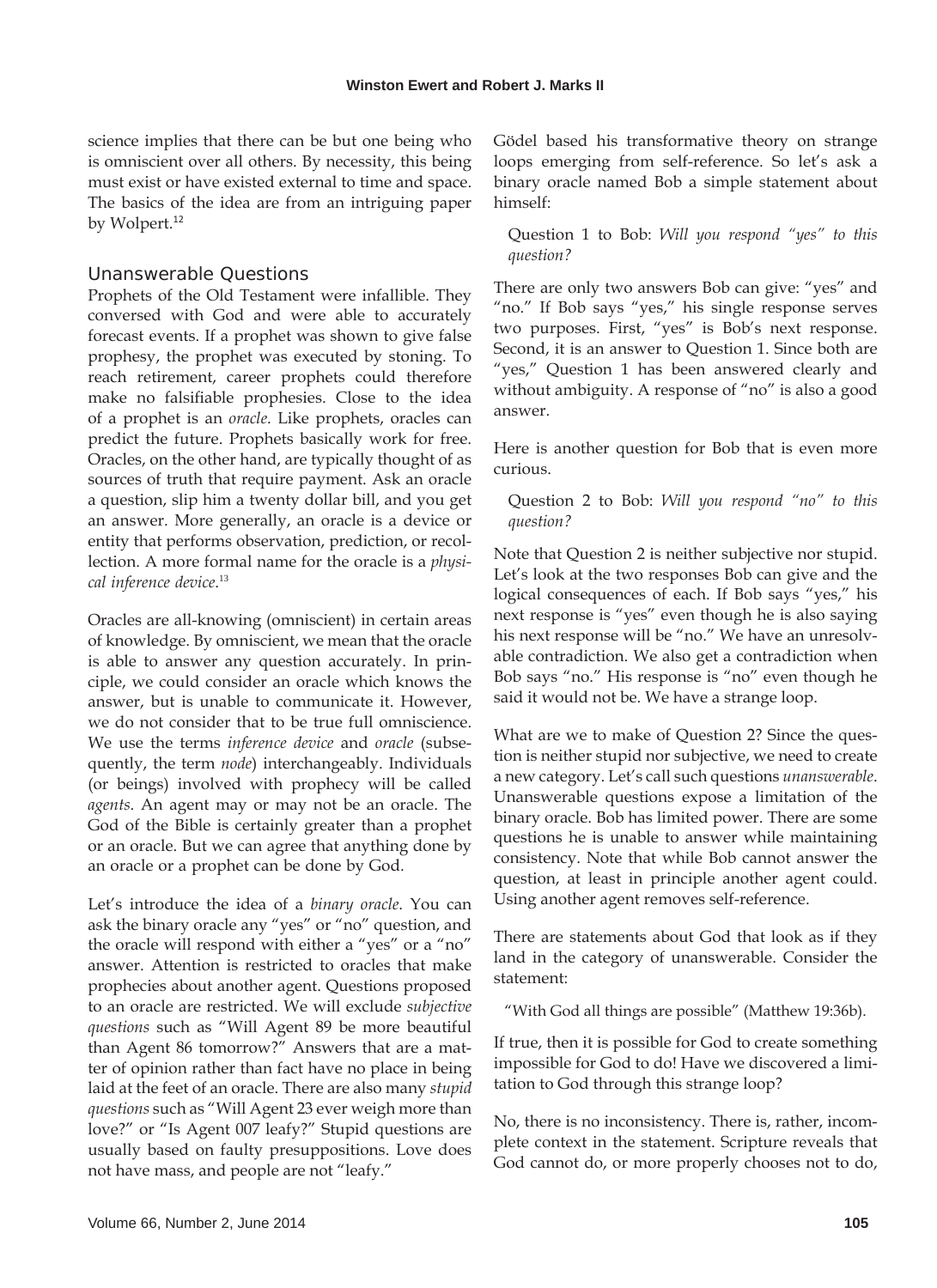# *A Mono-Theism Theorem: Gödelian Consistency in the Hierarchy of Inference*

actions that are contrary to his nature. God is just and righteous. He therefore cannot do anything against his nature of justness or righteousness. To include this context, we might rewrite the statement as "With God all things are possible that are consistent with his nature." In this case, an unanswerable question can be made resolvable by the introduction of additional context.

Restricting his actions to his chosen nature allows God to be logically consistent. He is immune from the logical quagmire of statements that appear on the surface to be self-refuting. But are we then to conclude that these restrictions impose limitations on God? To the extent that God cannot be contrary to his nature, the answer is an obvious yes. God has self-imposed limitations. Perfection is limited to be perfect. More on this later.

Let's return to our talk about binary oracles. We see that with a single binary oracle, there are self referential unanswerable questions that invoke contradictory strange loops. Does this extend to two binary oracles each making a prediction about the other? As you might expect, things get a bit more complex to analyze.



Suppose we have the two binary oracles shown in Figure 1: a male binary oracle named Bob and a female binary oracle named Alice. In isolation relative to each other, each answers "yes" and "no" questions posed to them. Because of the possible strange loops associated with self-referential questions, we will not allow Alice to ask a question about herself nor Bob a question about himself. But Bob can be asked a question about Alice and Alice a question about Bob.

Here is the first pair of questions asked simultaneously:

#### **Pair #1.**

- Question to Alice: *Is Bob's next response "yes"?*
- Question to Bob: *Is Alice's next response "yes"?*

There are two ways Bob and Alice can respond correctly. Truth and consistency prevail if both Bob and Alice answer "yes." This is in fact the most obvious answer. Another correct response is for both Bob and Alice to say "no." So the possible answers are:

- o Both Bob and Alice say "yes," or
- o Both Bob and Alice say "no."

Let's try a second pair of questions.

### **Pair #2.**

- Question to Alice: *Is Bob's next response "no"?*
- Question to Bob: *Is Alice's next response "no"?*

Let's think this out. Suppose that Alice answers "yes" and Bob answers "no." Does this work? Alice is saying, "Yes, Bob's next answer is 'no,'" which is correct. And Bob is saying, "No, Alice's next response *will not* be 'no,'" which is also correct. So, Alice responding "yes" and Bob "no" give a valid and consistent response. If we switch Alice to "no" and Bob to "yes," it also works. So the possible valid responses to Pair #2 are

- o Alice says "yes" and Bob says "no," or
- o Alice says "no" and Bob says "yes."

Here is an even more curious pair of questions to Bob and Alice that results in a strange loop.

### **Pair #3.**

- Question to Alice: *Is Bob's next response "no"?*
- Question to Bob: *Is Alice's next response "yes"?*

Although probably not initially apparent, these two questions are unanswerable, just as when Bob was asked "Will you respond 'no' to this question?" This is tricky for two agents, so let's walk through the selfcontradictory logic:

- $\checkmark$  If Alice answers "yes," she is saying that Bob will predict that she will say "no," which is contradictory.
- $\checkmark$  If Alice answers "no," she is saying that Bob will reply "yes," thus predicting that Alice will respond "yes"—but she did not, thus producing another contradiction.

So whatever Alice says, she will be wrong. The two questions posed are therefore unanswerable.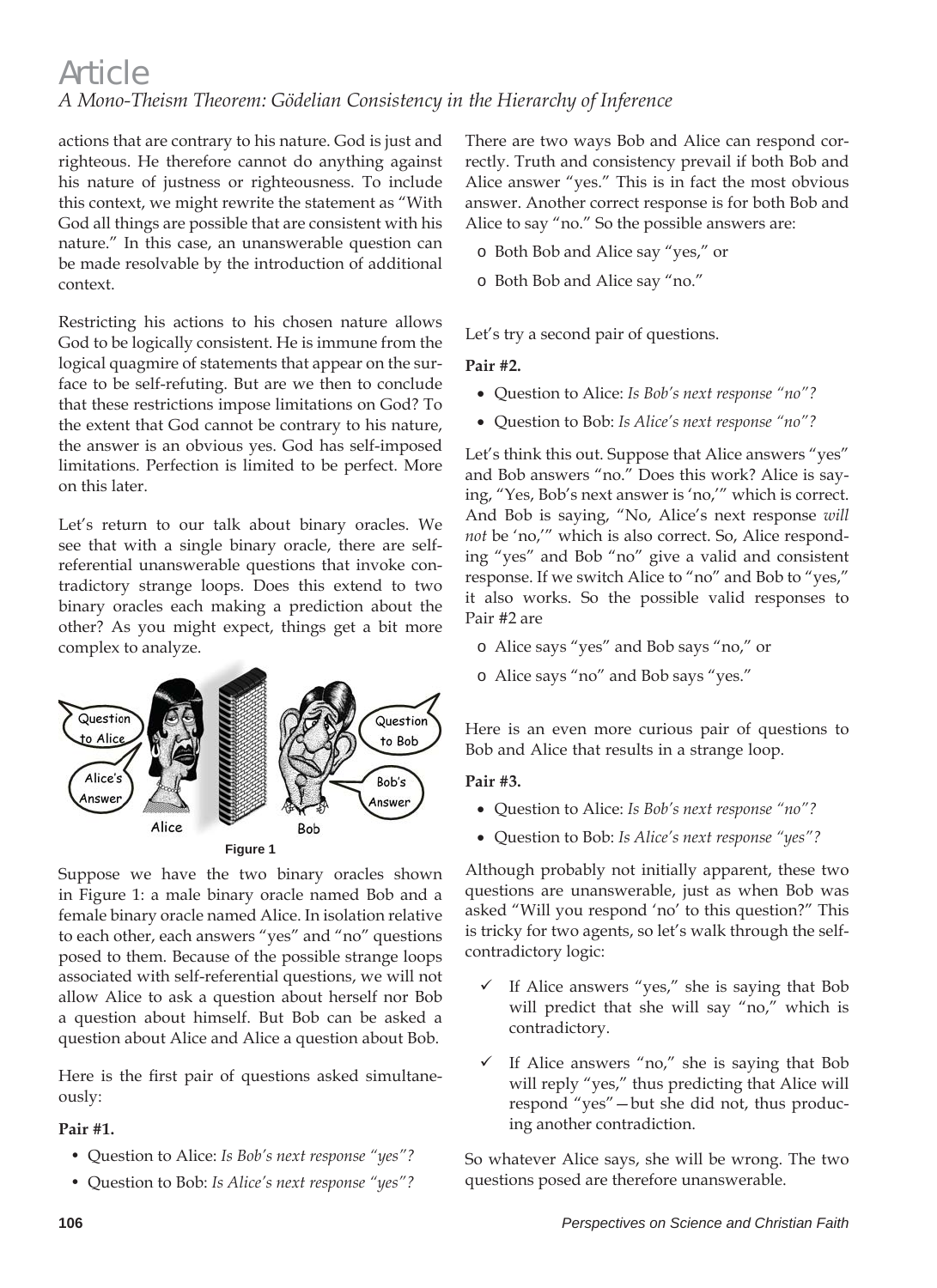The exchange of two binary oracles is akin to the single oracle being asked to predict the opposite of what his next response will be. So like the single oracle, there is a limitation on what a pair of binary oracles can predict about each other. Omniscience cannot make allowance for the possibility of unanswerable questions.

One way to resolve this limitation is to use arrows pointing only one way. This is illustrated in Figure 2



with the introduction of a third agent named Edgar. Alice can make predictions about Bob and Edgar. And Bob can make predictions about Edgar. But that is it. If an arrow pointed from either Bob or Edgar to Alice, we would introduce the possibility of unanswerable questions. An additional arrow from Edgar to Bob also would allow the asking of unanswerable questions. These strange loops are *feedback loops*. In our oracle analysis, feedback loops are strange loops. To avoid unanswerable questions, feedback loops

among oracles must be avoided.

Feedback loops are not allowed at any level—not even for one oracle. Remember "Question 2 to Bob: Will you respond 'no' to this question?" The question can be viewed as a reference of Bob to himself a kind of auto feedback loop as is shown in Figure 3. A twooracle loop example is one arrow pointing from Bob to



Bob **Figure 3**

Alice and another arrow pointing from Alice to Bob. Feedback loops in both cases can lead to the asking of unanswerable inference questions. And Hofstadter is right. These loops are indeed strange.

A feedback loop can be indirect as illustrated in Figure 4. It looks like Figure 2 except that the arrow connecting Edgar to Alice has been reversed and we have feedback. Each of the three agents can make predictions only about the agents to which their arrow points.

With this configuration, there are valid cross referential inferences that can be made. An obvious example is the following.

#### **Triple-header questions #1.**

- Question to Alice: *Is Bob's next response "yes"?*
- Question to Bob: *Is Edgar's next response "yes"?*
- Question to Edgar: *Is Alice's next response "yes"?*

All three binary oracles answer "yes," and everybody's happy. Our goal, however, is to avoid any

possibility of asking unanswerable questions. So here is a series of questions that is unanswerable even though the feedback loop in the logic is indirect.

#### **Triple-header questions #2.**

- Question to Alice: *Is Bob's next response "yes"?*
- Question to Bob: *Is Edgar's next response "yes"?*
- Question to Edgar: *Is Alice's next response "no"?*

Edgar **Figure 4**

Alice

**Bob** 

Let's unpack this. There are a lot of mental gymnastics needed to analyze this simple problem, so understanding will take some head scratching. The conclusion is that Alice can neither answer "yes" nor "no" without subsequent contradiction.

1. Alice answers "yes."

- If Alice answers "yes" to the question asked her, she is saying that Bob will say "yes" (and Bob *must* then say "yes," according to the rules).
- If Bob says "yes" in answer to the question asked him, in effect he is stating that "Yes, Edgar's next response will be 'yes.'"
- Edgar must say "yes" in answer to the question asked him, thereby affirming that "Alice's next response will be 'no.'"
- But Alice's response had been "yes"—and this is a contradiction.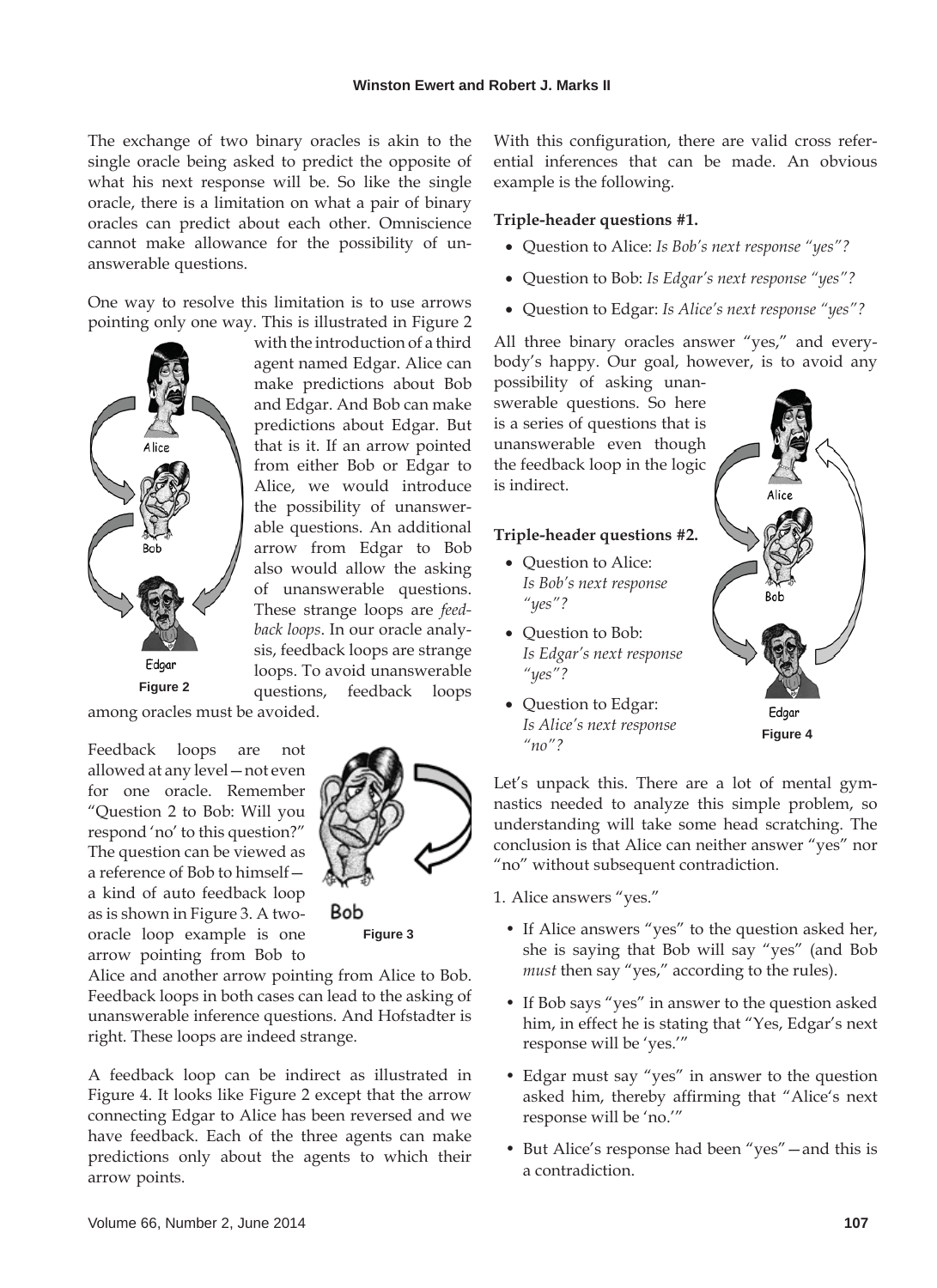# *A Mono-Theism Theorem: Gödelian Consistency in the Hierarchy of Inference*

- 2. Alice answers "no." (The double negatives make this next analysis even harder. )
	- If Alice answers "no," she is saying that Bob's next response will "not be 'yes.'" Thus, Bob will answer "no" to the next question put to him.
	- Bob must say "no" in answer to the question asked him, in effect stating that "No, Edgar's next response will not be 'yes.'" Therefore Edgar must answer the next question put to him with "no."
	- Edgar must say "no" in answer to the question asked him, in effect stating that "No, Alice's next response will not be 'no.'" This means that Alice's next response will be "yes."
	- But Alice answered with "no"—a contradiction.

Triple-header questions #2 are therefore unanswerable.

Here is a shorthand version of the two possibilities we just discussed about the triple-header question.

- 1.  $A^+ \rightarrow B^+ \rightarrow E^+ \rightarrow A_0$
- 2. Ao  $\rightarrow$  Bo  $\rightarrow$  Eo  $\rightarrow$  A+

where  $A = Alice$ ,  $B = Bob$ ,  $E = Edgar$ ,  $+ = "yes," o =$ "no," and implication is denoted by the arrow " $\rightarrow$ ". In both of these statements, the last entry is in direct opposition to the first.

### A Consistent Inference Hierarchy and Spatial Omniscience

In general, unanswerable questions in an inference structure can be avoided if there are no feedback loops. Here is a way that this can be guaranteed. Assume that we have nine agents as shown in Figure 5. Instead of giving the agents human names, let's simply number them one to nine. *Any arrangement that connects an agent to one or more agents with only higher numbers is guaranteed to have no feedback loops*. <sup>14</sup> A connection geometry obeying this simple rule is said to be a *feedforward directed graph*. 15

In Figure 5, for example, agent  $\bullet$  can infer things about agents  $\Theta$ ,  $\Theta$ , and  $\Theta$ . That is why the arrows pointing from agent  $\bullet$  point to the larger numbered agents  $\Theta$ ,  $\Theta$ , and  $\Theta$ . But agent  $\Theta$  is not allowed to infer anything about the lower numbered agent  $\bullet$ less we encounter undesirable feedback loops that can result in possibly unanswerable questions. (If  $\bullet$ connected  $\mathbf{0}$ , for example, we would have feedback  $_{\text{loops}}$  0000 and 0000.)



In graph theory, each agent in the group of nine is dubbed a *node*. We will henceforth interchangeably use the terms *node* and *agent*. There are three classes of nodes. We assume that each node has, at minimum, one arrow pointing to it or one arrow pointing from it.

- 1. *Source nodes*. These nodes only have arrows coming from them and no arrows pointing to them. In Figure 5,  $\bullet$  and  $\bullet$  are source nodes. The source nodes infer, but no one infers them.
- 2. *Sink nodes*. These are nodes that have only incoming arrows. There are no outgoing arrows. One or more oracles infer things about sink nodes, but sink nodes do no inferring themselves. Nodes  $\bullet$  and  $\bullet$  in Figure 5 are sink nodes. If you follow the flow of arrows in a graph and end up at a sink node, there is no escape. You have to stay there.
- 3. The third class consists of all nodes that are neither source nodes nor sink nodes.

In a graph that allows no unanswerable questions, an additional oracle can always be added that can make inferences about all the oracles directly. We will call the new oracle the *omniscient oracle*. It will have to be numbered lower than all of the other oracles, so we will assign it the number zero. Figure 6 shows the graph in Figure 5 addended by an omniscient oracle  $\mathbf 0$ . The omniscient oracle can make inferences about all other oracles in the universe of agents and oracles without introducing any feedback loops and therefore any unanswerable questions.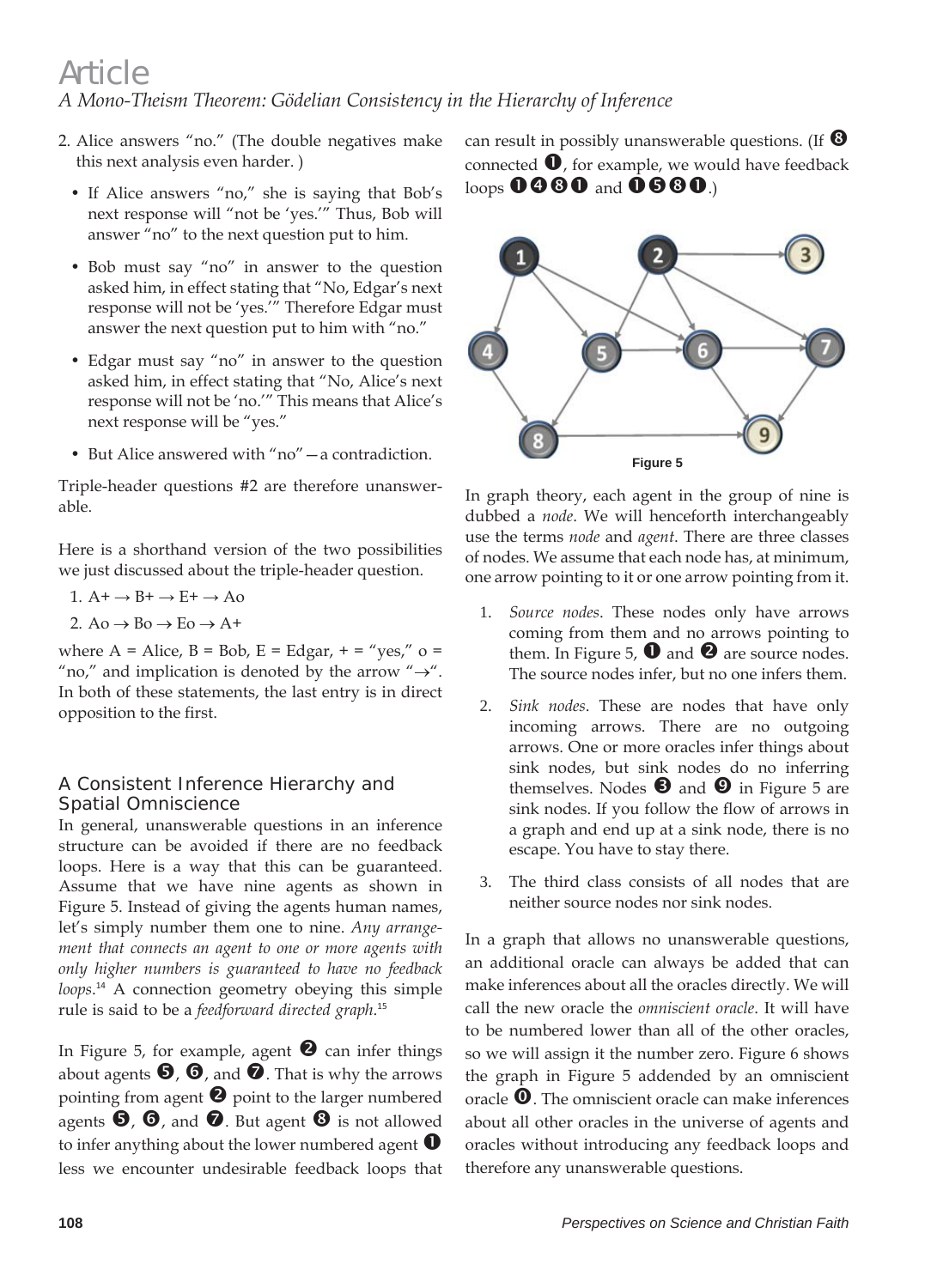



We can construct an additional node to be omniscient over  $\bigcirc$  and then one omniscient over that. This regress seems silly, however. The Bible indicates that, in the context of our analysis, there is a stopping point and there is an inference device superior to all other oracles who is the "Oracle above all other oracles." Such omniscience about Israel would be characteristic of the "LORD God of gods":

> "The LORD God of gods, he knoweth, …" (Joshua 22:22a).

#### Temporal Omniscience

Omniscience, as we have defined it, can be both spatial and temporal. Thus far, only spatial omniscience has been considered. The graphs of the numbered nodes with arrows, such as in Figure 5, depict a single snapshot in time. The physical inference devices that we dub oracles also exist in the flow of time. Oracles can die and can be born. There is nothing in our development that prohibits the inference graph from changing from time to time. A graph without loops need not even contain an omniscient inference device at some point in time.



The graph in Figure 6 can, a few minutes later, become the graph in Figure 7. Comparing the two, we see that agent  $\bullet$  has died and a new agent numbered **4** has been born. The positions of the remaining agents are the same, but the arrows have changed. Previously, the former node  $\bullet$  was not a very exciting node. Now it is the omniscient inference node! It has oversight of all other nodes. The node is still labeled  $\bullet$  in Figure 7, but we have written the number **0** beside the circle to show the node's new omniscient status. All of the other nodes also have new numbers written beside them. In the new graph, as before, an arrow emerging from a node can only point to a node with a higher number. This avoids feedback loops and therefore unanswerable questions.

The model of the omniscience thus far presented is a necessary, though not sufficient, model of the universal omniscience of the God of the Bible. In our exercise to describe the characteristics of a universal omniscient God, however, the possibility of temporal shifting of omniscience from one time to the next is troubling. The possibility of losing omniscience for intervals of time is also troubling. We can, though, further sharpen our model and address these concerns through an appeal to biblical references to creation and to the Big Bang as modeled by astrophysics.

Time, like space, is just another dimension. It differs only in the property that it can flow only one way. One can pace back and forth across the floor. One cannot travel back and forth in time. To continue the discussion about temporal omniscience, consider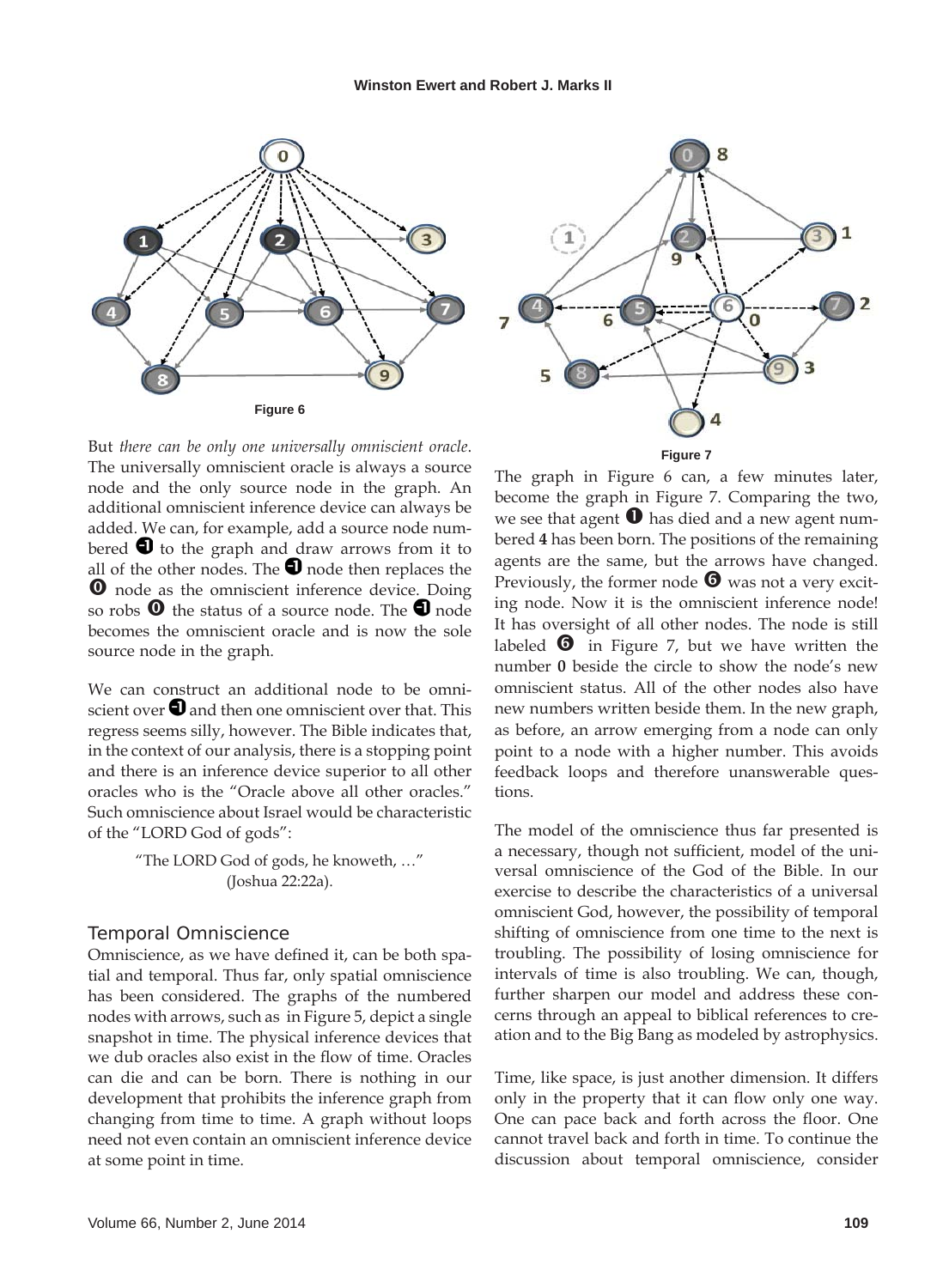*A Mono-Theism Theorem: Gödelian Consistency in the Hierarchy of Inference*

Figure 8 where our old friend Bob the binary oracle flows through time. We have in the flow of time "Young Bob" in the past and "Old Bob" of the future. What can either infer about the other? The relationship does not seem symmetric. Old Bob, for example, knows what Young Bob said and did in the past. Because of time's omnidirectional flow, the converse is not true. We will see, interestingly, the one-way flow of time does not make a difference in avoiding the feedback loops and the corresponding troubling unanswerable questions.

We begin by posing a pair of questions to Young Bob and Old Bob.

#### **Pair #4.**

- Question to Young Bob: *Will Old Bob's response be "no"?*
- Question to Old Bob: *Was Young Bob's response "yes"?*

No matter what Young Bob answers, Old Bob is stumped. As is usually the case in unwrapping the paradoxes of self-reference, the analysis at first seems like double talk. Closer inspection reveals that, indeed, Question Pair #4 is an unanswerable strange loop. Here we go.

- o If Young Bob replies, "Yes! I predict Old Bob will say No," then what can Old Bob say to answer the question?
	- If Old Bob says, "yes," then Young Bob was wrong.
	- If Old Bob says, "No. Young Bob's response was No (not Yes)," then he is telling an untruth about what Young Bob said.
- o If Young Bob replies, "No! I predict Old Bob will *not* say No (i.e., Old Bob will say Yes)," can Old Bob accurately respond?
- $\checkmark$  If Old Bob says "yes," then he is saying "Young Bob's response was Yes." But Young Bob's response was "no."
- $\checkmark$  If Old Bob says "no," then Young Bob was wrong. Young Bob said that Old Bob would say "yes," but he said "no."

Question Pair #4 is thus unanswerable. Therefore neither foresight nor hindsight can extinguish the possibility of strange feedback loops across time and the possibility of unanswerable questions. As in the spatial case, no feedback loops can exist in time between an oracle and itself. Generalizing, no feedback loops among several oracles in time can exist if we require avoidance of unanswerable questions.

From Question Pair #4 about Young Bob and Old Bob, we see that a feedback loop across time is not permissible. Young Bob can make inferences about Old Bob and Old Bob about Young Bob. But both cannot make an inference about each other simultaneously if we require eradication of the possibility of all unanswerable questions. In other words, feedback loops cannot exist across time. As before, feedback loops can be avoided by lexicographically ordering all inference devices at every point in time and, to avoid feedback, by never allowing a node to point to another node of lower number.

Prohibiting feedback loops across space and time is illustrated in Figure 9. There are nodes illustrated at two points in time: the *past* and the *future*. Each of the nodes is numbered. Some nodes exist in both points of time. Node  $\bullet$  in the past is node  $\bullet$  in the future. Some agents, such as  $\bullet$ , die. Others, such as  $\Theta$ , are born. Inference arrows, even across time, are prohibited from pointing to a node of lower (or equal) number. Node  $\bullet$  can make an inference about itself in the future as node  $\bigotimes$ . But to avoid a feedback loop, node  $\bullet$  is not allowed to simultane-

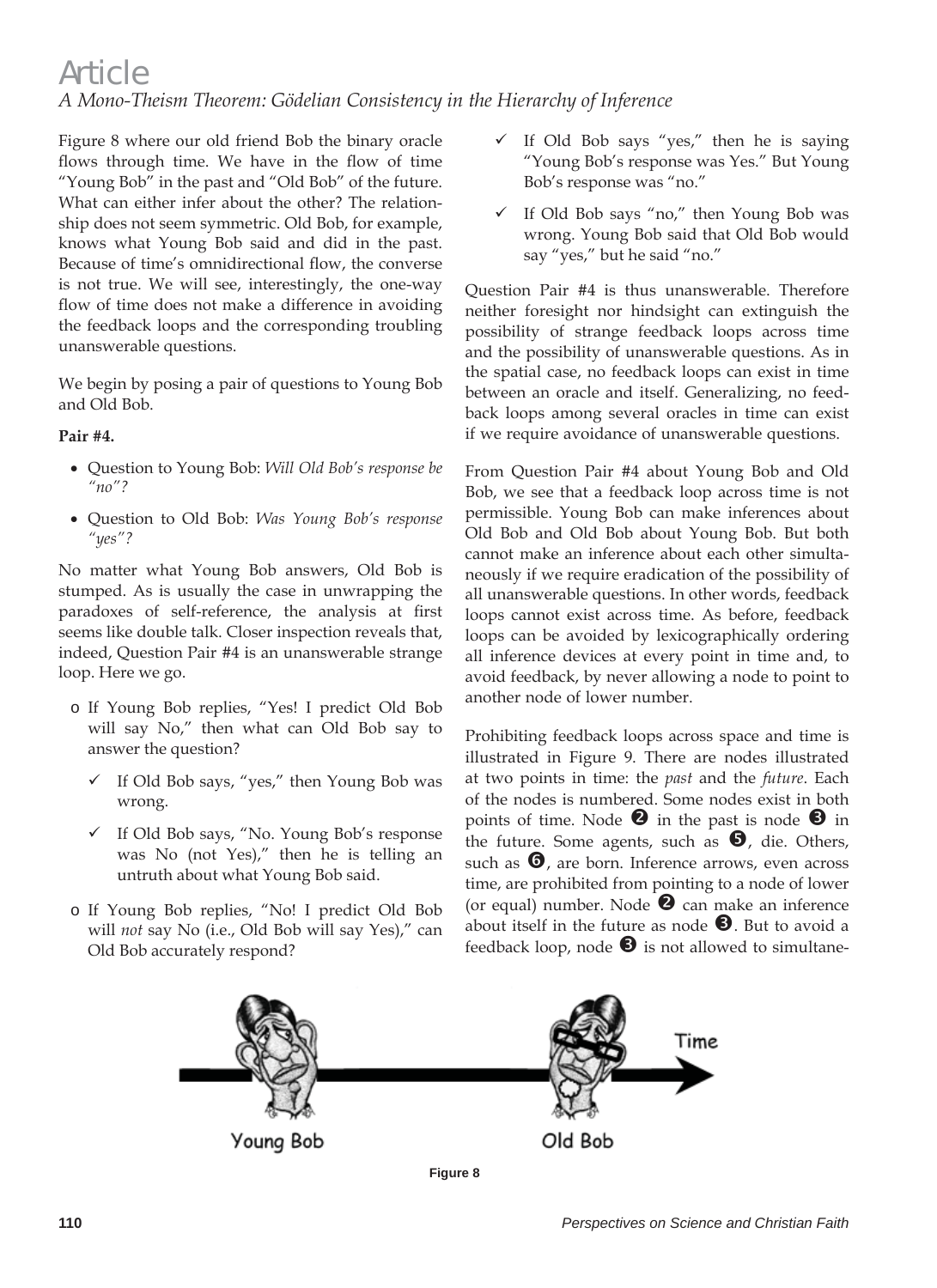ously make an inference about node  $\bullet$ .<sup>16</sup> Likewise, node  $\bullet$  is allowed to make an inference about itself in the past when it was node  $\mathbf{\Theta}$ .



Omniscience across Time and Space What about omniscience in the flow of time? In the past in Figure 9, node  $\bullet$  was universally omniscient for an instant of time. In the future, no node is universally omniscient over all other nodes.

How can there be universal omniscience when inference devices are spread out in both space and time? The key is that the omniscient oracle lies outside of both space and time. Both scripture and cosmology indicate that God lives outside of time and space. Consider the following description of creation from the perspective of the Big Bang.

It's common to picture the universe before the Big Bang [a]s a large black void empty space. No. This is a flawed image. Before the Big Bang there was *nothing*. A large black void empty space is something. So space must be purged from our visualization. Our next impulse is then, mistakenly, to say, "There was nothing. Then, all of a sudden …" No. That doesn't work either. "All of a sudden" presupposes there was time and modern cosmology says that time in our universe was also created at the Big Bang. The concept of *nothing* must exclude conditions involving time and space. *Nothing* is conceptually difficult because the idea is so divorced from our experience and familiarity zones.<sup>17</sup>

If God created both space and time, he lies outside of space and time or he did. The first words in both Genesis and the Gospel of John are "In the beginning …" Other more explicit supporting verses include

- "the beginning of time'' in John 9:32, AMP; Titus 1:2, NIV; and 2 Timothy 1:9, NIV;
- "from the birth of time'' in Proverbs 8:23, BEB;
- "before time began" in 1 Corinthians 2:7, NIV; and
- "before time was" in Psalm 90:2, BEB.18

God's universal omniscient character, therefore, is allowed to exist outside of time and space, and we can fill in an eternal universally omniscient oracle in Figure 9 as shown in Figure 10. The omniscient oracle by necessity exists or has existed outside of time and space. Hugh Ross contends that God exists outside of time, and he explains God's view of time as akin to seeing both the beginning, middle, and end of a movie on a celluloid film reel unwound and laid on the floor.<sup>19</sup> William Lane Craig, on the other hand, argues that God existed outside of time and, after creation, chose to flow with time.<sup>20</sup> Since God's temporal omniscience prior to creation would still be intact after the transition was made, the interpretations of both Ross and Craig are consistent with our model.



We return to our discussion of Figure 10. As was the case in space only, if the numbering and the labeling of the graph is such that no feedback loops are present, inclusion of the universally omniscient node  $\bullet$ will introduce no feedback loops and the universe of inference devices can never ask any unanswerable questions.

The existence of the omniscient node outside of time and space resolves what initially appears as an unanswerable question not yet addressed. We have seen that an oracle cannot ask itself, "Will you respond 'no' to this question?" Does this strange loop still apply to the omniscient oracle and invalidate the principle of omniscience? No. The question contains an erroneous